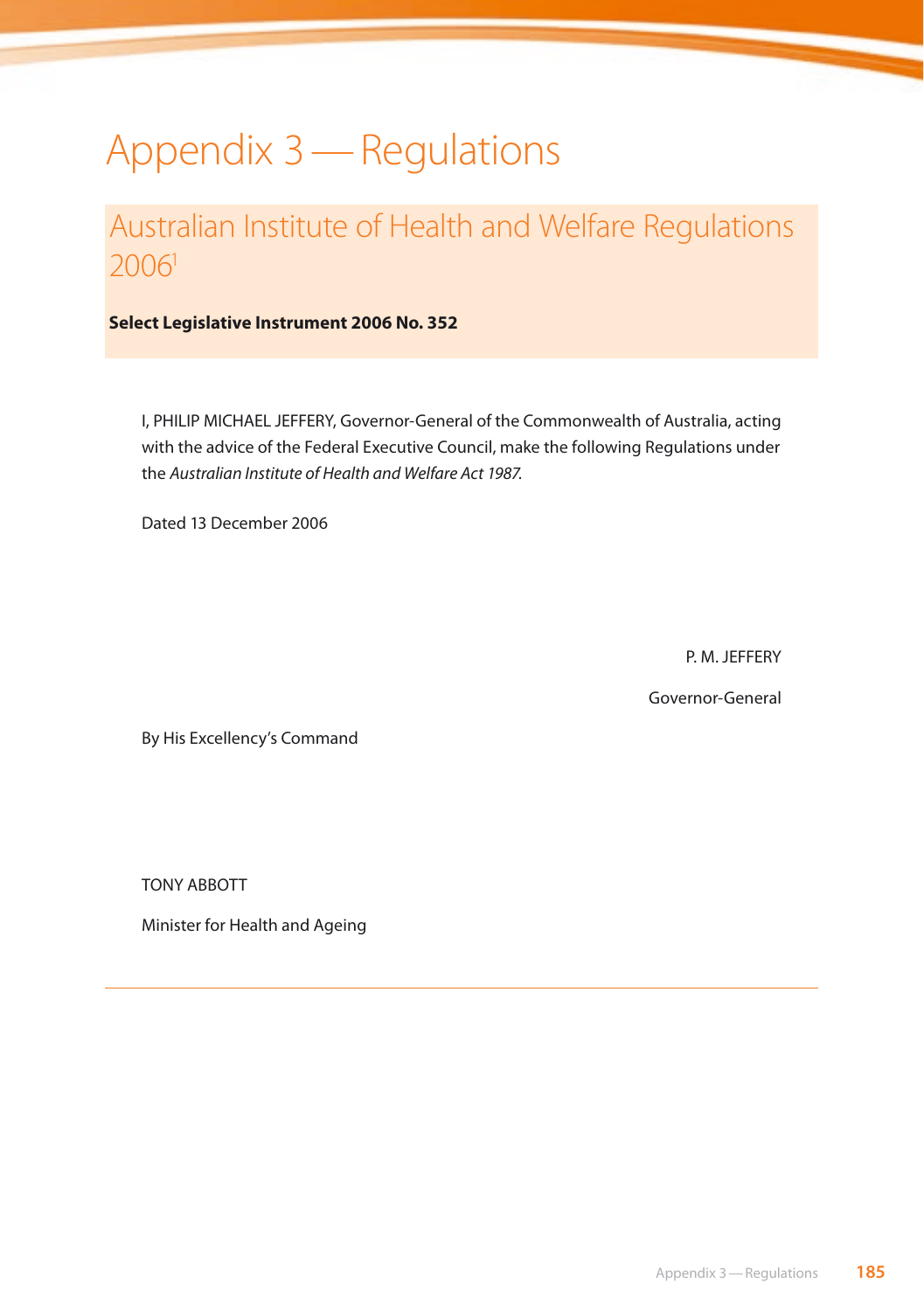### **1 Name of Regulations**

These Regulations are the Australian Institute of Health and Welfare Regulations 2006.

#### **2 Commencement**

These Regulations commence on the day after they are registered.

#### **3 Repeal**

The Australian Institute of Health and Welfare Regulations are repealed.

### **4 Definitions**

 In these Regulations: *Act* means the *Australian Institute of Health and Welfare Act 1987*.

### **5 Contract value limit**

For paragraph 23 (a) of the Act, the amount of \$1 500 000 is prescribed.

### **Note**

1. All legislative instruments and compilations are registered on the Federal Register of Legislative Instruments kept under the *Legislative Instruments Act 2003*. See www.frli.gov.au.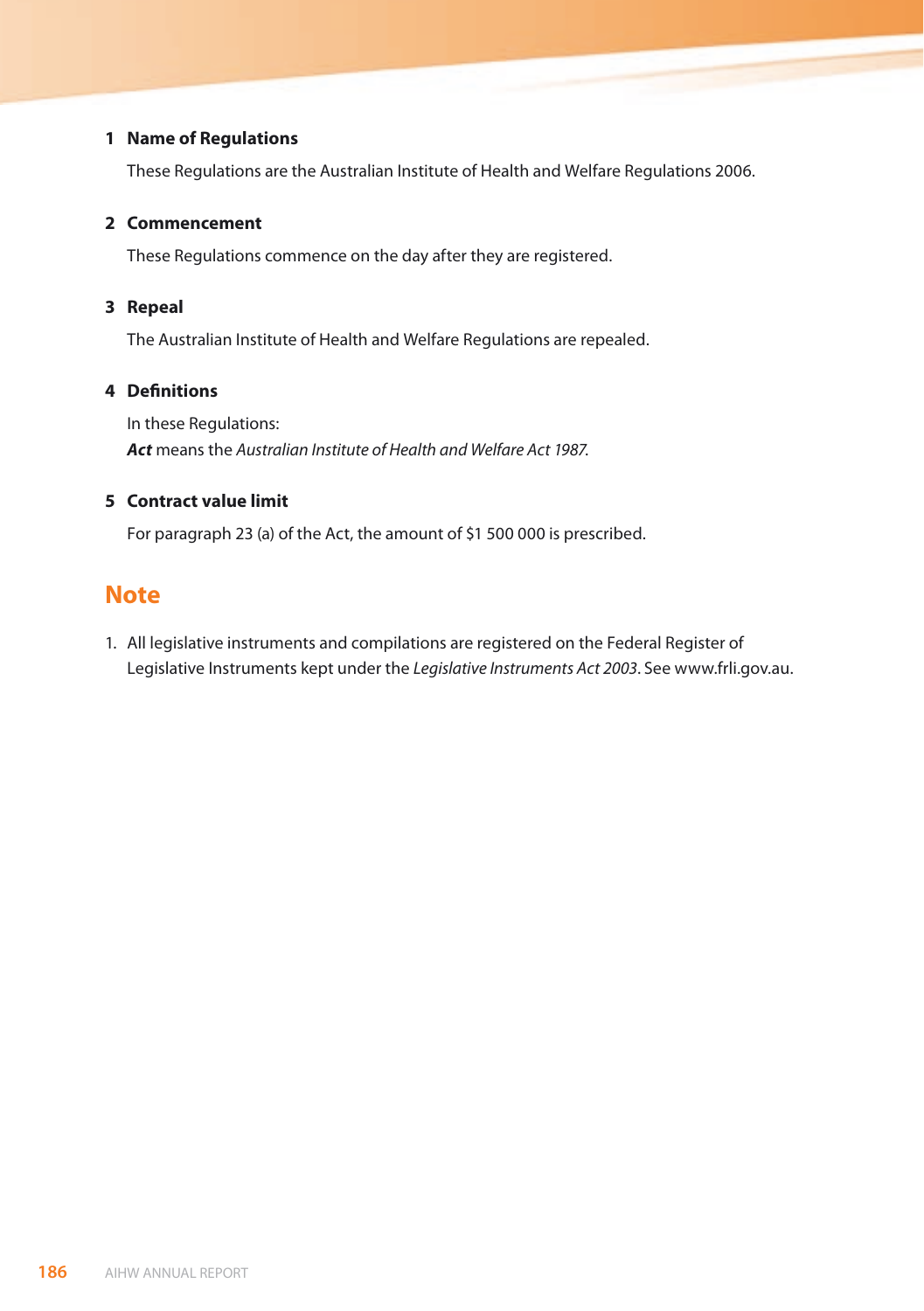## Australian Institute of Health and Welfare Ethics Committee Regulations 1989

### **Statutory Rules 1989 No. 118 as amended made under the** *Health Act 1987*

This compilation was prepared on 5 April 2002 taking into account amendments up to SR 2002 No. 62.

Information on the history of amendments can be found on the Commonwealth of Australia Law website www.comlaw.gov.au.

Prepared by the Office of Legislative Drafting, Attorney-General's Department, Canberra.

## **Contents**

## **1 Name of Regulations**

These Regulations are the Australian Institute of Health and Welfare Ethics Committee Regulations 1989.

## **2 Definition**

In these Regulations: *identifiable data* means data from which an individual can be identified.

## **3 Functions**

The functions of the Ethics Committee are:

(a) to form an opinion, on ethical grounds, about the acceptability of, and to impose any conditions that it considers appropriate on: